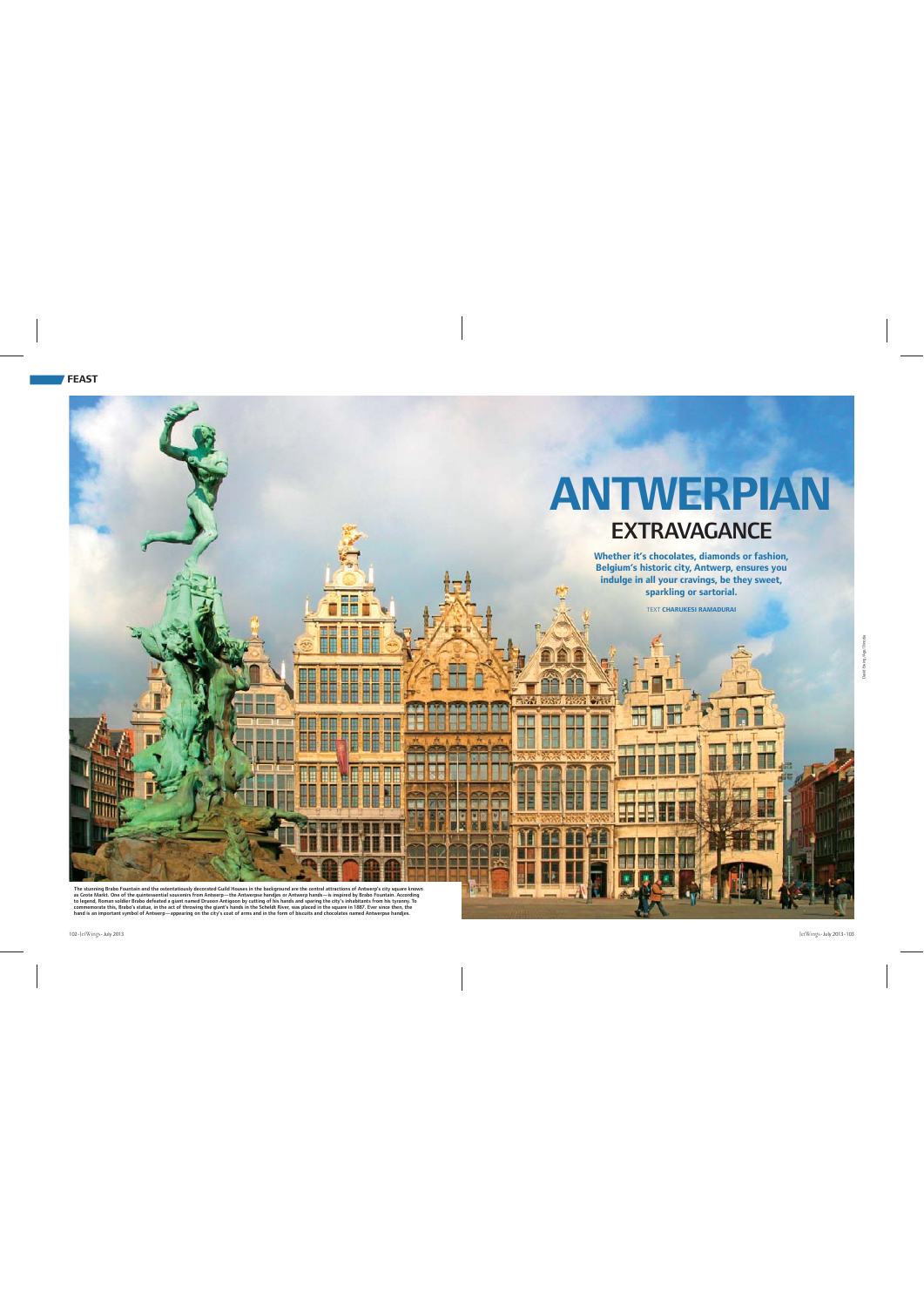

Unlike some other European cities like Paris and Rome, Antwerp is understated and reveals its charms rather slowly. However, it is definitely a city for the lover of all things sensuous. So make up your own chocolates, diamonds and fashion tour and get going. Your best bet would be to stroll along Meir, Antwerp's main shopping street and follow it up with a splash at the diamond district. End your exploration at Antwerpen-Centraal, regularly counted among the most beautiful railway stations in the world. Here is our guide to the best shopping in Antwerp.





Above: Chocolates get the royal treatment at Dominique Persoone's The Chocolate Line which is housed inside the Palace on the Meir and adorned with gilded interiors, floor-to-ceiling paintings and crystal chandeliers.

Top: Although not as popular with tourists as Paris or Vienna, Antwerp is by no means lacking in understated charm, quaintness and romance that is so typically European.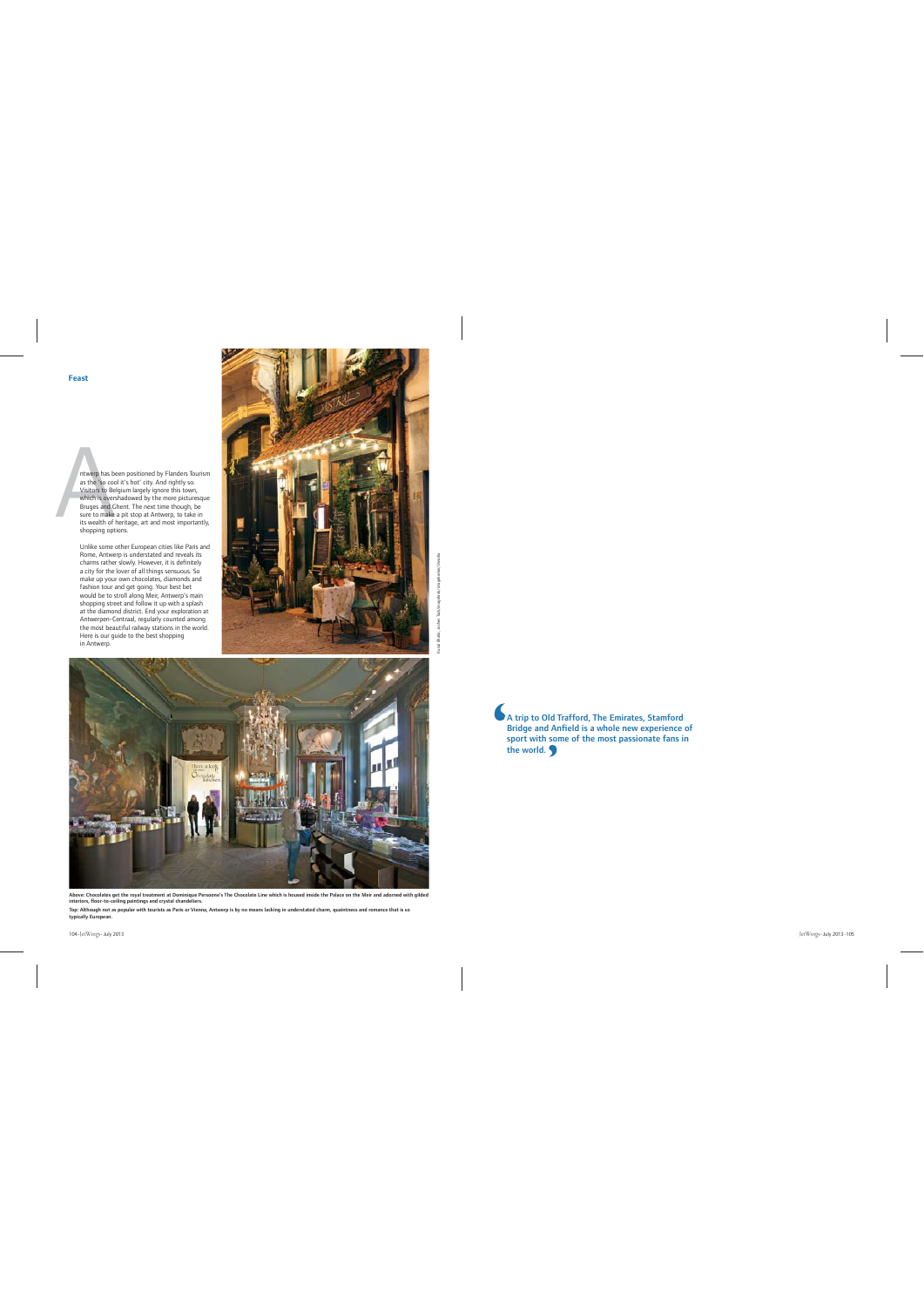



## **YEN FOR YUMMY**

Clockwise from above: Milk and white chocolate pralines from one of Belgium's oldest chocolatiers, Neuhaus; The national obsession with chocolate in Belgium is nurtured in Antwerp with chocolate shops on practically every city block and chocolate walking tours for sweet-toothed tourists; Antwerp's diamond district is the largest diamond centre in the world. Promise of the best quality diamonds at competitive prices draws thousands to Antwerp daily.

In Antwerp, as in the rest of Flanders, cleverly displayed desserts tantalise you from shop windows. And from experience, I have realised it's futile to resist.

Chocolate lovers (and that means all of us) will be spoilt for choice in this elegant European city that offers some of the best-loved brands in the world. Pick up some 'chocolate diamonds' from the true artist, Chocolatier Burie, and if you are in the city around Easter, Christmas or Valentine's Day, drop by the store just to stare at Lieven Burie's stunning chocolate sculptures displayed in the windows.

Find something quirky to take away at selfstyled 'shock-o-latier' Dominique Persoone's The Chocolate Line. Whether it is chocolate with a hint of cola or bacon, chocolate-flavoured linstick or a unique sniffer that sends some fine and heady chocolate powder up your nose, Persoone has it all in the renovated Royal Palace in the Meir shopping district.

And definitely don't leave Antwerp without buying some of the famous Antwerpse Handje—chocolates in the shape of hands—recognised by the European Union as a 'guaranteed traditional specialty'. These



chocolates celebrate the myth of an evil giant defeated by a local hero.

### **SETTING IN STONE**

Although Antwerp is known for its high-quality diamonds, it is best to look for certification from The Diamond High Council before you splurge on these sparklers. Take a walk along the 'diamond square mile' at Appelmansstraat and Vestingstraat close to the train station for your pick of shops with their glittering window arrays.

Diamond Land is Antwerp's largest jewellery store and known for its reliable quality and reasonable prices. The store offers short guided tours of the workshop where visitors (and potential shoppers) can watch artisans at work.

Another recommended seller is Katz Diamonds & Jewellery, who has been around for over half a century. Their founder J Katz was the founding member of the Antwerp Diamond Jewellers Association. For antique jewellery, the best source is Adelin owned by Salomon Wijnberg, whose vintage diamonds are praised as poetry in stone.

Also pay a visit to the Diamond Pavilion at the MAS museum, set up by the Diamond Museum Province Antwerp and the Antwerp World Diamond Centre. This exhibition explains the journey of the diamond from its original rough state to the smooth and gleaming precious stone. There is also a small shopping area here for last minute diamond souvenir hunters.

## **STYLE DOMICILE**

Antwerp's fashion scene is dominated by the celebrated Antwerp Six, a group of avant-garde designers who took the world by storm after their display at the London Fashion Fair in 1988. Graduates of the Royal Academy of Fine Arts (which shot to fame upon their success), the designers now have their own labels.

For elegant minimalist styles in shades of white and black, head to Ann Demeulemeester's shop striking